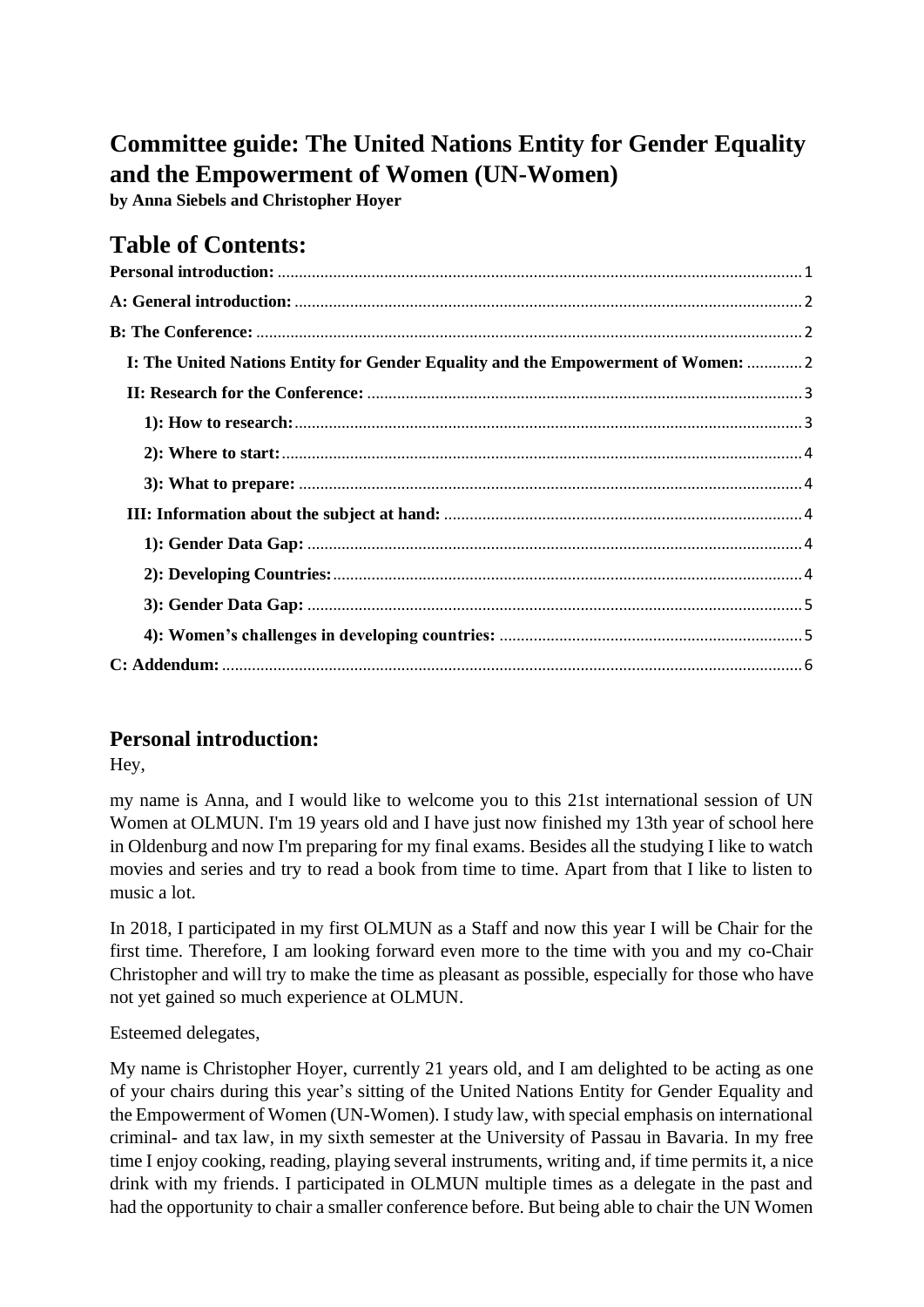committee with my dear colleague Anna this year, is simply amazing. I am looking forward to meeting you all in person for our conference and wish you all the best for your research. Have fun!

Yours very truly,

Christopher Hoyer

## <span id="page-1-0"></span>**A: General introduction:**

"Gender equality is not only a fundamental human right, but a necessary foundation for a peaceful, prosperous and sustainable world."<sup>1</sup> So it is written on the United Nations official website, affirming the initial reasoning behind the 5<sup>th</sup> SDG (Sustainable Development Goal), gender equality. There have been great efforts made towards reaching true gender equality over the past decades, however, the simple truth remains, that reaching the goal of achieving gender equality is still a long way away.<sup>2</sup> To make reaching this goal significantly easier and sustainable, the United Nations Entity for Gender Equality and the Empowerment of Women (UN-Women) was created.

## <span id="page-1-1"></span>**B: The Conference:**

### <span id="page-1-2"></span>**I: The United Nations Entity for Gender Equality and the Empowerment of Women:**

UN-Women was created in 2010 to address the problem of ever growing gender equality issues in the world. As such, it united the previously existing United Nation's entities into one overarching organisation under the supervision of the United Nations and its member states. Its creation aimed at distributing resources and personnel to where they are needed, to ultimately achieve a faster and more coordinated response to persisting gender equality issues.<sup>3</sup> In 2015 UN-Women was bestowed with new and important tasks through the implementation of the SDGs through the General Assembly of the UN. Especially goals No. 5 and 10, being "Gender Equality" and "Reducing Inequality" respectively, fall under the responsibility of UN-Women. To achieve them, UN Women has set itself the following subgoals:

**5.1** End all forms of discrimination against all women and girls everywhere

**5.2** Eliminate all forms of violence against all women and girls in the public and private spheres, including trafficking and sexual and other types of exploitation

**5.3** Eliminate all harmful practices, such as child, early and forced marriage and female genital mutilation

<sup>1</sup> [https://www.un.org/sustainabledevelopment/gender-equality/,](https://www.un.org/sustainabledevelopment/gender-equality/) accessed the 3rd of April 2022, 6:58pm.

<sup>2</sup> Report of the Under-Secretary-General/Executive Director of the United Nations Entity for Gender Equality and the Empowerment of Women on progress made on the Strategic Plan 2018–2021, UNW/2021/2, p.2.

<sup>&</sup>lt;sup>3</sup> [https://www.unwomen.org/en/about-us/about-un-women,](https://www.unwomen.org/en/about-us/about-un-women) accessed the 3<sup>rd</sup> of April 2022, 7:29pm.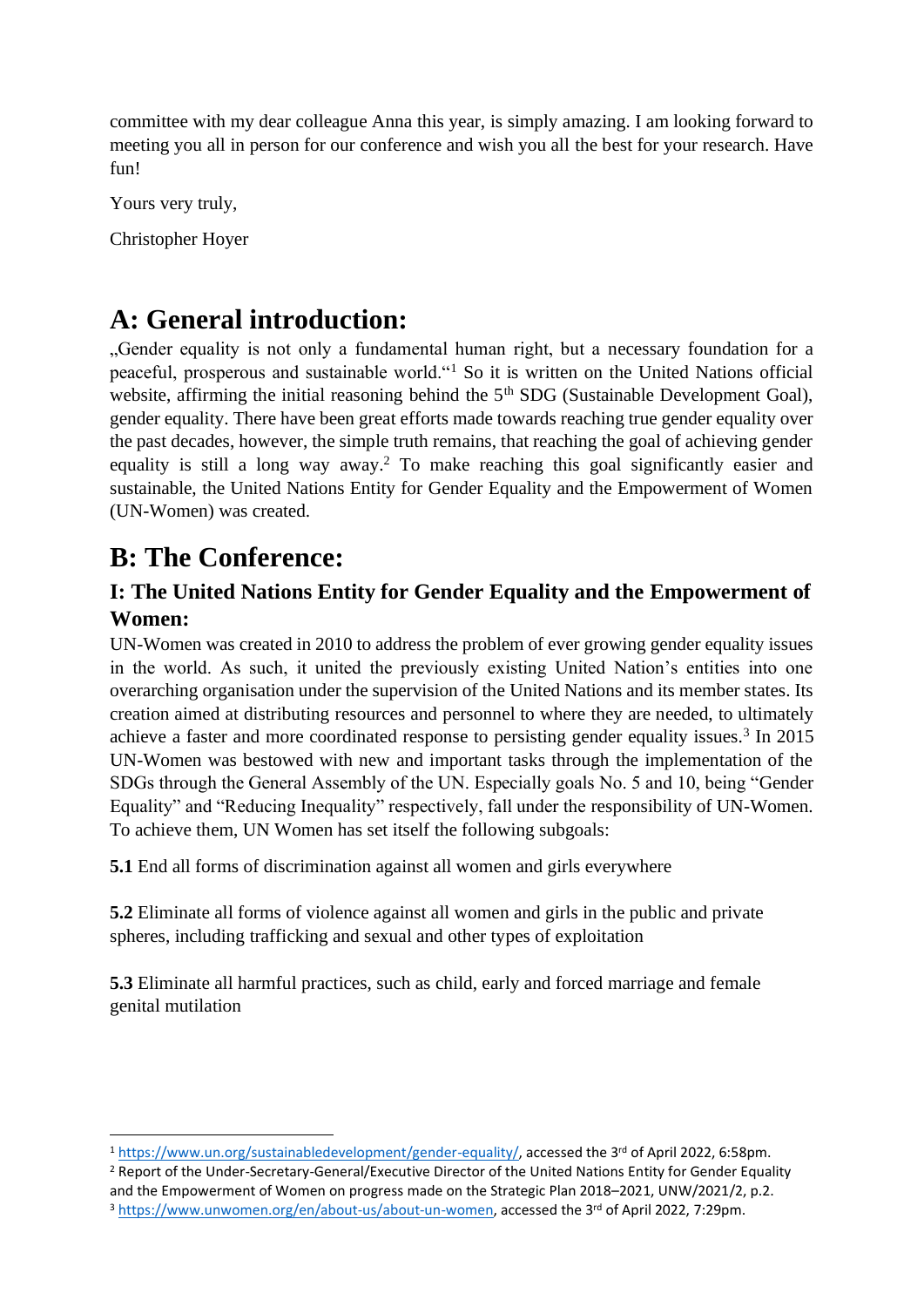**5.4** Recognize and value unpaid care and domestic work through the provision of public services, infrastructure and social protection policies and the promotion of shared responsibility within the household and the family as nationally appropriate

**5.5** Ensure women's full and effective participation and equal opportunities for leadership at all levels of decisionmaking in political, economic and public life

**5.6** Ensure universal access to sexual and reproductive health and reproductive rights as agreed in accordance with the Programme of Action of the International Conference on Population and Development and the Beijing Platform for Action and the outcome documents of their review conferences

**5.A** Undertake reforms to give women equal rights to economic resources, as well as access to ownership and control over land and other forms of property, financial services, inheritance and natural resources, in accordance with national laws

**5.B** Enhance the use of enabling technology, in particular information and communications technology, to promote the empowerment of women

**5.C** Adopt and strengthen sound policies and enforceable legislation for the promotion of gender equality and the empowerment of all women and girls at all levels<sup>4</sup>

Said goals are part of the "Agenda 2030", meaning, they are to be achieved by 2030.<sup>5</sup>

### <span id="page-2-0"></span>**II: Research for the Conference:**

Your roll as a delegate at OLMUN consists mainly of recognizing problems, debating solutions and finally drafting up resolutions. Thus, it is not surprising, that you should be prepared, when entering the conference, as only through adequate preparation can you sufficiently fulfil your roll.

#### **This means, you must bring a draft resolution to the table, which you have to send to us before the conference begins.**

As such, you should (and are expected to) research the topic at hand. Do not be frightened however, as we have all started somewhere and every beginning is difficult. In the following paragraphs, we will have some valuable advice for your research, we hope helps you, in drafting your resolutions.

#### <span id="page-2-1"></span>**1): How to research:**

"When two people argue, the third one rejoices," so goes a common proverb in German, which not only describes the futility of human conflict but also, in extent, the idea of scientific research perfectly. If you consider multiple sources in your research, the picture you are given, becomes ever clearer and you get given a great array of colours, with which to paint another great picture for the world.

<sup>&</sup>lt;sup>4</sup> [https://www.un.org/sustainabledevelopment/gender-equality/,](https://www.un.org/sustainabledevelopment/gender-equality/) accessed the 3<sup>rd</sup> of April 2022, 7:30pm.

<sup>5</sup> A/RES/70/1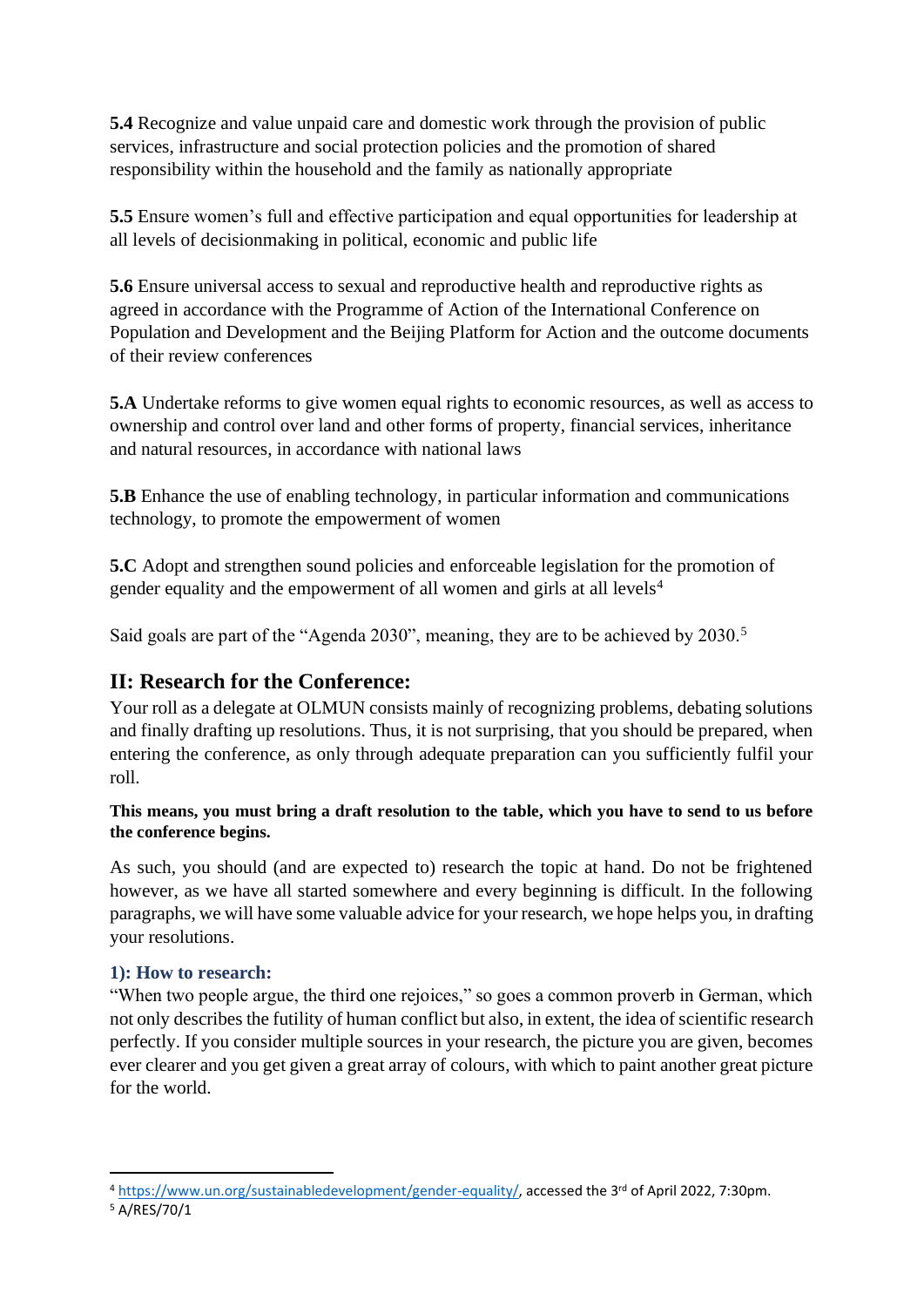What does that mean? Easy! Have an open mind and look at multiple sources during your work. You can only gain something from it. If you do so, drafting a resolution will be a lot easier for you and you avoid being confronted with problems, you are not familiar with.

#### **Begin your research in time! This way you ensure, that you can conduct your research stress free and, most importantly, thoroughly.**

#### <span id="page-3-0"></span>**2): Where to start:**

The topic of this year's committee session of UN-Women is "Ensuring women's rights in developing countries." As you might already know, your country probably possesses legislation to ensure, that men and women are treated equally. It would be wise, to start your research by looking at your countries legislation and measures, which serve to ensure the equal treatment of men and women. From there, you might want to start researching, what your countries position was during past UN sessions on the topic and if they maybe submitted a resolution regarding the topic at hand.

#### <span id="page-3-1"></span>**3): What to prepare:**

Prepare your countries position on the question at hand. Since you are a delegate of your country, you will want to represent its position. You, however, do not have to stick fully to this position, as even countries may be able to compromise with other countries. Make sure you know, which lines you can cross, and which ones are indisputable for you.

You might want to do a little research about the other countries in your committee too, since by doing this, you might find out, with which countries you could submit a resolution together.

### <span id="page-3-2"></span>**III: Information about the subject at hand:**

#### <span id="page-3-3"></span>**1): Gender Data Gap:**

Our dear colleagues, who chaired this committee before us put it quite well, when they write: "When investigating the following topics, you will be confronted with a common denominator: Many topics concerning female health lack a great amount of knowledge, data and funding. This phenomenon is known as the Gender Data Gap, which describes that the vast majority of information is collected on men, who are considered to be the norm. This refers to nearly all areas, such as economic data, urban planning data and research projects,[…]. The UN WOMEN committee considers tackling this problem to be one of the most important aspects concerning gender equality in the sustainable development goals." <sup>6</sup> As such researching any of the following topics, you might find it to be a little more difficult than with any other topic. Do not worry, we are aware of the problem. You will find a way.

#### <span id="page-3-4"></span>**2): Developing Countries:**

Developing countries as those countries, in which the general standard of living, income, industrial and economic development remains below the world average. According to the IMF there are currently 152 developing countries, together with around 6.6 bn inhabitants, in the world, making up around 85.22% of the worlds current population.<sup>7</sup> These countries are mainly concentrated in or around the southern hemisphere, in turn making up all of Africa, Central- or South America and most of Asia. To determine, what a developing country actually is, the UN uses a tool called the "Human Development Index". This index ranges from a score of 0.0,

<sup>6</sup> *Möller/Niederhoff*, in: UN-Women Committee Guide 2021, OLMUN e.V., Oldenburg 2021.

<sup>&</sup>lt;sup>7</sup> [https://www.worlddata.info/developing-countries.php,](https://www.worlddata.info/developing-countries.php) accessed the 3<sup>rd</sup> of April 2022, 8:09pm.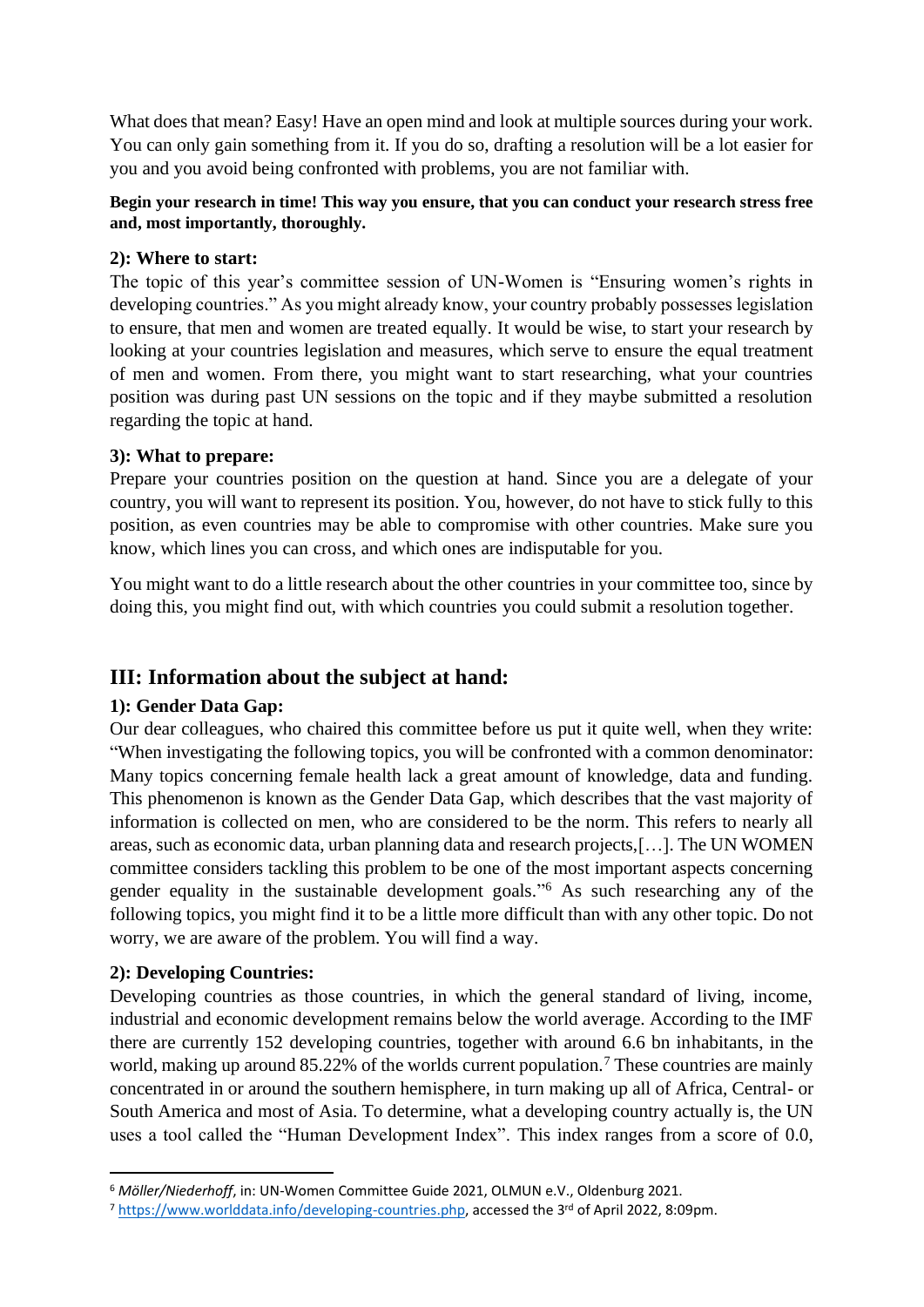being the lowest, to a total score of 1.0, being the highest achievable. Any country, which does not score at least a 0.8 on the Human Development Index is considered a "developing" country. Any country, which scores higher than 0.8 on the Human Development Index is considered a "developed" county. One source writes, quite fittingly: "Many developing countries encounter similar challenges, including income inequality and/or widespread poverty, low education and literacy levels, inadequate infrastructure, and government corruption. Their energy production can be inadequate and they may experience higher rates of violence against women. They may even struggle with health risks such as decreased access to safe water and sanitation, high levels of pollution, and an increased percentage of people with infectious diseases. The United Nations and many other aid organizations have established programs to help developing countries overcome these and other social, political, economic, and environmental challenges they face."<sup>8</sup>

#### <span id="page-4-0"></span>**3): Gender Data Gap:**

Our dear colleagues, who chaired this committee before us put it quite well, when they write: "When investigating the following topics, you will be confronted with a common denominator: Many topics concerning female health lack a great amount of knowledge, data and funding. This phenomenon is known as the Gender Data Gap, which describes that the vast majority of information is collected on men, who are considered to be the norm. This refers to nearly all areas, such as economic data, urban planning data and research projects,[…]. The UN WOMEN committee considers tackling this problem to be one of the most important aspects concerning gender equality in the sustainable development goals." <sup>9</sup> As such researching any of the following topics, you might find it to be a little more difficult than with any other topic. Do not worry, we are aware of the problem. You will find a way.

#### <span id="page-4-1"></span>**4): Women's challenges in developing countries:**

While, during the late nineteenth and throughout the twentieth century, the condition of women's rights has improved drastically, it has not yet reached an extensive and uniform level around the world.<sup>10</sup> Women did face, and still go on to face, discrimination in multiple areas of everyday life. This is especially prevalent in developing countries, where women's rights are not as developed as they are in developed countries. The aforementioned areas include but are not limited to:

Property rights: Women residing in developing countries often face discrimination pertaining to the possession of property, the inheritance of property and the trade of property, oftentimes through discriminating legislation. This has the potential to escalate into economic problems, since women are missing the means of using the land they own, to run a business or by renting it out. In agricultural communities, women could face problems with conducting agriculture, because they lack access to clean water. $11$ 

Dowry related subjugation: While the dowry system is largely in disuse in developed countries, it remains in effect in many developing countries, leading to a "sale" of women and girls for

<sup>8</sup> [https://worldpopulationreview.com/country-rankings/developing-countries,](https://worldpopulationreview.com/country-rankings/developing-countries) accessed the 3<sup>rd</sup> of April 2022, 8:12pm.

<sup>9</sup> *Möller/Niederhoff*, in: UN-Women Committee Guide 2021, OLMUN e.V., Oldenburg 2021.

<sup>10</sup> *Cohen, Michelle Fram*, The Condition of Women in Developing Countries, in: The Independent Review, Fall 2006 Vol.11 No.2 (Fall 2006), p261.

<sup>&</sup>lt;sup>11</sup> See above, p.262